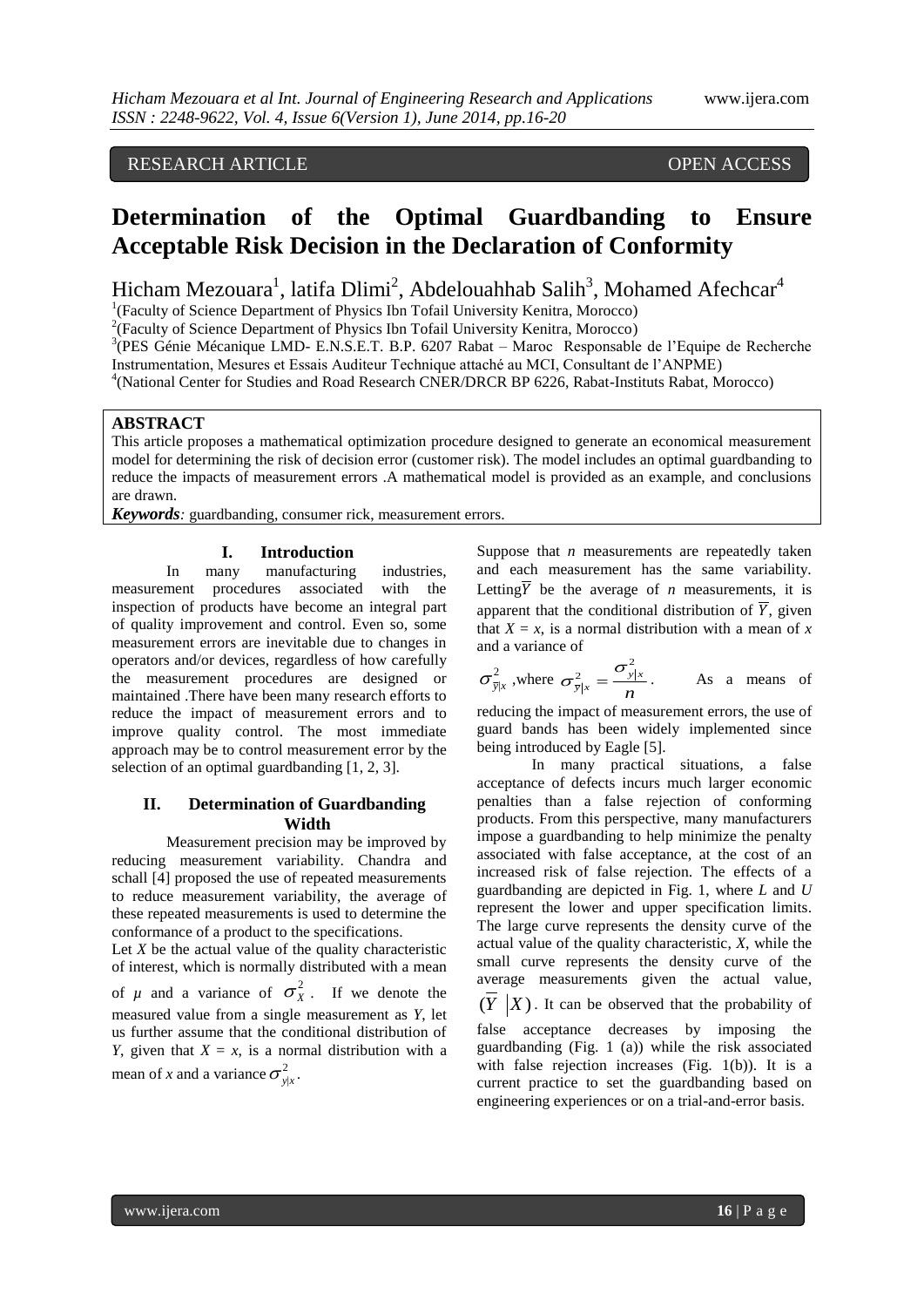

**Figure 1**.Measurement errors with and without guard band.(a) False acceptance error with and without guard band.(b) False rejection error with and without guard band.

To meet customer requirements and to avoid the high cost of passing bad product to customers, the consumer's risk should not exceed a specified value. In this case, the guardbanding υ and ω are set inside the specification limits L and U. Let  $v = L + \varepsilon_L$  and  $\omega =$ *U*-  $\varepsilon_{II}$ , then  $\varepsilon_{I}$  and  $\varepsilon_{II}$  are positive. On the other hand, if the consumer's risk exceeds the specified value, then  $\varepsilon_l$  or  $\varepsilon_l$  may be negative. In this paper, we focus on meeting customer's requirements so that  $\varepsilon_L$ and  $\varepsilon_{II}$  are positive. In general, the consumer's risk should be much lower than the producer's risk because the cost of letting bad product get to consumers is usually much higher than the cost of rejecting good product. The difference between the product tolerance and the length of the guardbanding interval is (U - L) - (υ - ω) = ( $\varepsilon_L$  + $\varepsilon_U$ ). The optimal guardbanding interval (υ, ω) or the pair  $(ε<sub>L</sub>, ε<sub>U</sub>)$  with the smallest  $(\varepsilon_1 + \varepsilon_1)$  can be determined so that  $\beta \leq \beta 0$ where β0 preset level and the expression for β are given by Eq  $(20)$ .

#### **III. Study of Customer Risk**

The customer risk is the percentage of nonconforming products that are delivered, and accepted by the customer. it is calculated as the product of the probability of making a " non-conforming " product (property of the production process) by the (conditional) probability of measuring "compliant" (i.e. in the tolerance).

Let  $\mathcal{E}_L$  and  $\mathcal{E}_U$  denote the widths of guardbanding associated with the lower and upper specification limits , respectively. For the simplicity of notation,  $v = L + \varepsilon_L$  and  $\omega = U - \varepsilon_U$ . Hereafter, v and ω are referred to as the lower and upper inspection limits, respectively. Since the conformance of a product is determined on the basis of repeated measurements, a product passes the inspection and is shipped to the customer if  $\overline{y}\in [0, \infty]$  and  $R_C = \beta$  represent the customer risk (the risk of delivering a product that is intrinsically unacceptable but that is accepted by the control means), i.e.,  $\overline{v}$ ϵ[υ,ω] and *Xɇ*[*L*,*U*].

The expected cost by falsely accepting a defect, denoted by  $\beta$ , is the conditional probability that a product will be accepted given that it is defective. it is then given by

$$
\beta' = \frac{\beta}{1 - P(x \in [-L, L])}
$$
\n(1)

Where  $P(x \in [-L, L])$  is the probability that the value being measured lies in [-*L*, *L*].

$$
R_C = \beta = \int_v^\omega \int_U^{+\infty} h(x, \overline{y}) \, dx \, d\overline{y} + \int_v^\omega \int_{-\infty}^L h(x, \overline{y}) \, dx \, d\overline{y},\tag{2}
$$

Where $h(x, \overline{y})$  is the joint density function of *X* and  $\overline{Y}$ . It can easily be shown that X and  $\overline{Y}$  jointly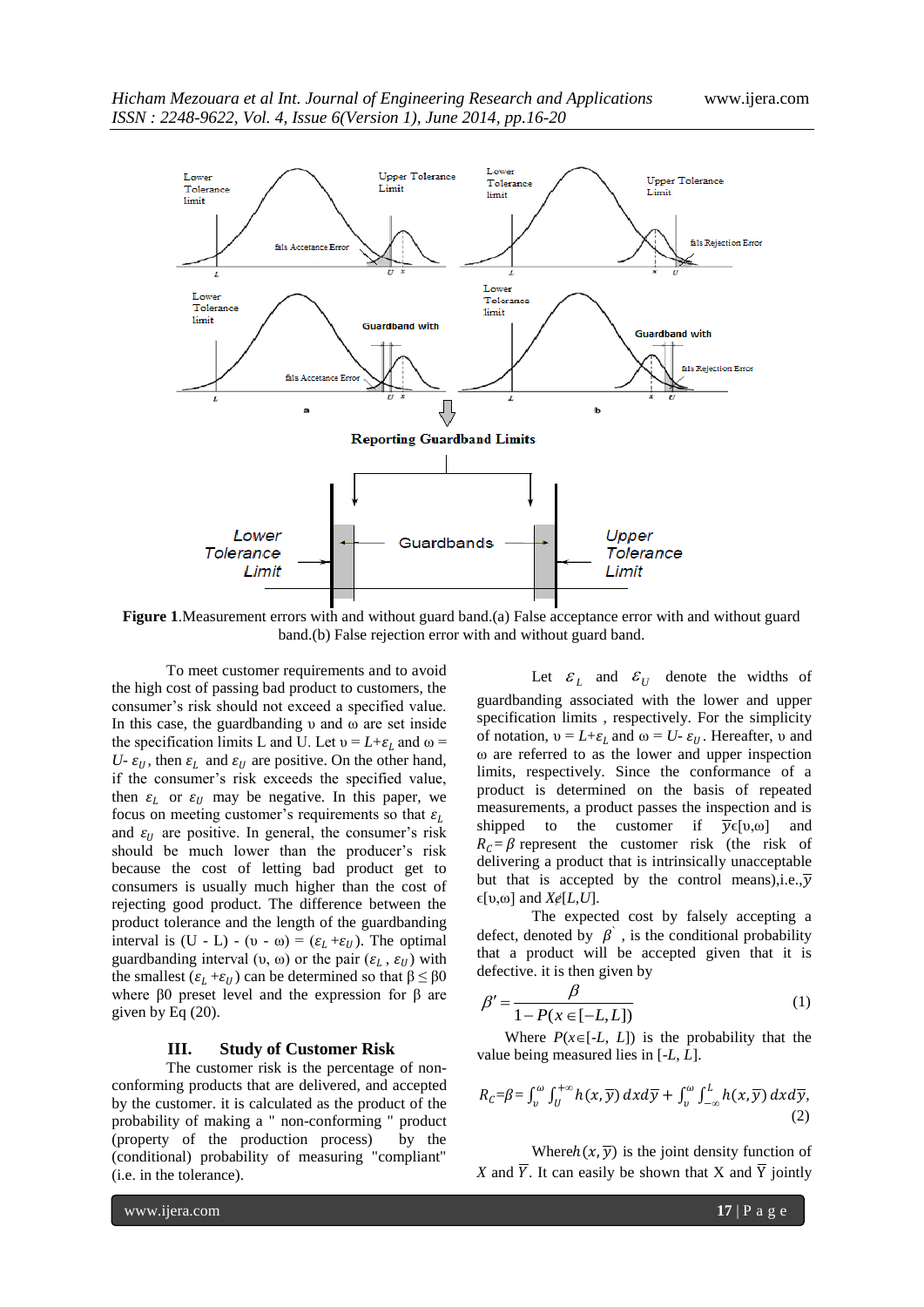follow a bivariate normal distribution with a mean vector of  $(\mu, \mu)$  and a variance–covariance matrix of  $\Sigma$  given by

$$
\Sigma = \begin{bmatrix} \text{var}(\mathbf{x}) & \text{cov}(\mathbf{x}, \overline{\mathbf{y}}) \\ \text{cov}(\mathbf{x}, \overline{\mathbf{y}}) & \text{var}(\overline{\mathbf{y}}) \end{bmatrix} = \begin{bmatrix} \sigma_x^2 & \sigma_x^2 \\ \sigma_x^2 & \sigma_y^2 \end{bmatrix} \tag{3}
$$

Where  $\sigma_{\overline{y}}^2$  represents the variance of the marginal distribution of  $\overline{Y}$ , and  $\sigma_{\overline{y}}^2 = \sigma_x^2 + \sigma_{\overline{y}|x}^2$ . Note that  $\gamma$ , the correlation coefficient of  $X$  and  $Y$ , is defined as

$$
\gamma = \frac{\text{cov}(X,\overline{Y})}{\sqrt{\text{var}(X) \times \text{var}(\overline{Y})}} = \frac{\sigma_x}{\sigma_y}, \qquad (4)
$$

The marginal distribution  $X$  and  $Y$ , assume that the density  $h(x, \overline{y})$  exists, we denote by  $g(y | x)$  and *f*(*x*) [6,7,8].

And 
$$
h(x, \overline{y}) = g(\overline{y} | x) f(x)
$$
, (5)  
where

$$
g(\overline{y} \mid x) = \frac{1}{\sqrt{2\pi}} e^{-\frac{(\overline{y} - x)^2}{2\sigma_{\overline{y}}|x^2}} , \qquad (6)
$$

and

$$
f(x) = \frac{1}{\sqrt{2\pi}} \frac{e^{-\frac{(x-\mu)^2}{2\sigma_x^2}}}{\sqrt{2\pi}} \quad , \tag{7}
$$

The first double integral in Eq. (2) can be written as

$$
\int_{U}^{\omega} \int_{U}^{x} h(x, \overline{y}) dx d\overline{y} = \int_{U}^{\omega} \int_{U}^{u} h(x, \overline{y}) d\overline{y} dx
$$

$$
= \int_{U}^{\omega} \left[ \int_{U}^{u} g(\overline{y} | x) d\overline{y} \right] f(x) dx \qquad , \qquad (8)
$$

where  $g(y|x)$  $f(x)$  are the conditional distribution of  $Y$  since  $X=x$  and the marginal distribution of *X*, respectively. Noting that

$$
\overline{Y}\Big|_{X=x} \approx N(x, \sigma_{\overline{y}|x}^2)
$$
 and  

$$
X \approx N(\mu, \sigma_x^2)
$$
 (9)

Let 
$$
z = \frac{y-x}{\sigma_{\overline{y}|x}}
$$
, and  $v \le \overline{y} \le \omega$  is then given

$$
\frac{v-x}{\sigma_{\bar{y}|x}} \le z \le \frac{v-x}{\sigma_{\bar{y}|x}} \qquad , \qquad (10)
$$

And 
$$
\lambda = \frac{x-\mu}{\sigma_x}
$$
, with  $U \le x \le +\infty$  is then given  
\n
$$
\frac{U-\mu}{\sigma_x} \le \lambda \le +\infty
$$
, (11)  
\nCan be written as Eq.(8):

$$
\int_{U}^{\infty} \int_{U}^{\infty} g(\overline{y} \mid x) d\overline{y} ]f(x) dx = \int_{U}^{\infty} \int_{\frac{U-x}{\sigma_{\overline{y}x}}}^{\frac{\omega - x}{\sigma_{\overline{y}x}}} \phi(z) dz ]f(x) dx
$$

$$
\begin{split}\n&= \int_{U}^{\infty} [\Phi(\frac{\omega - x}{\sigma_{\bar{y}|x}}) - \Phi(\frac{\omega - x}{\sigma_{\bar{y}|x}})] f(x) dx \\
&= \int_{U}^{\infty} \Phi(\frac{\omega - x}{\sigma_{\bar{y}|x}}) f(x) dx - \int_{U}^{\infty} \Phi(\frac{\nu - x}{\sigma_{\bar{y}|x}}) f(x) dx \\
&= \int_{\frac{\omega - \mu}{\sigma_{\bar{y}}}}^{\infty} \Phi(\frac{\omega - (\mu + \sigma_{x}\lambda)}{\sigma_{\bar{y}|x}}) \phi(\lambda) d\lambda - \int_{U - \mu/\sigma_{x}}^{\infty} \Phi(\frac{\nu - (\mu + \sigma_{x}\lambda)}{\sigma_{\bar{y}|x}}) \phi(\lambda) d\lambda\n\end{split}
$$
\n(12)

 $\Phi(.)$  and  $\varphi(.)$  represent the Here, cumulative distribution and probability density functions of the standard normal distribution, respectively [9]. Using the following identity,

$$
\int_{K}^{\infty} \Phi(a+b\lambda)\phi(\lambda)d\lambda = BVN(\frac{a}{\sqrt{1+b^2}};-K;\frac{b}{\sqrt{1+b^2}})
$$
\n(13)

where  $BVN(\alpha, \beta, \rho)$  represents a function with two variables standard normal distribution with a correlation coefficient of  $\rho$ , which is defined by

$$
BWN(\alpha, \beta, \rho) = \frac{1}{2\pi\sqrt{1-\rho^2}} \int_{-\infty-\infty}^{\alpha} \int_{-\infty}^{\beta} \exp(-\frac{x^2 - 2\rho xy + y^2}{2(1-\rho^2)}) dx dy
$$
\n(14)

With

$$
\varphi(x) = \frac{d\Phi(x)}{dx} \quad , \tag{15}
$$

$$
\Phi(x) = \int_{-\infty}^{h} \varphi(x) dx \qquad , \qquad (16)
$$

$$
\varphi(x) = \frac{1}{\sqrt{2\pi}} \exp\left(\frac{x^2}{2}\right),\tag{17}
$$
\nEq (12) can be simplified to

Eq.(12) can be simplified to

$$
\int_{U}^{\omega} \int_{U}^{v} h(x, y) dx dy = B V N \left( \frac{\omega - \mu}{\sqrt{\sigma_x^2 + \sigma_{y|x}^2}} \right) - \frac{U - \mu}{\sigma_x};
$$
  

$$
-\gamma) - B V N \left( \frac{\omega - \mu}{\sqrt{\sigma_x^2 + \sigma_{y|x}^2}} \right) - \frac{U - \mu}{\sigma_x}; -\gamma), \quad (18)
$$

www.ijera.com **18** | P a g e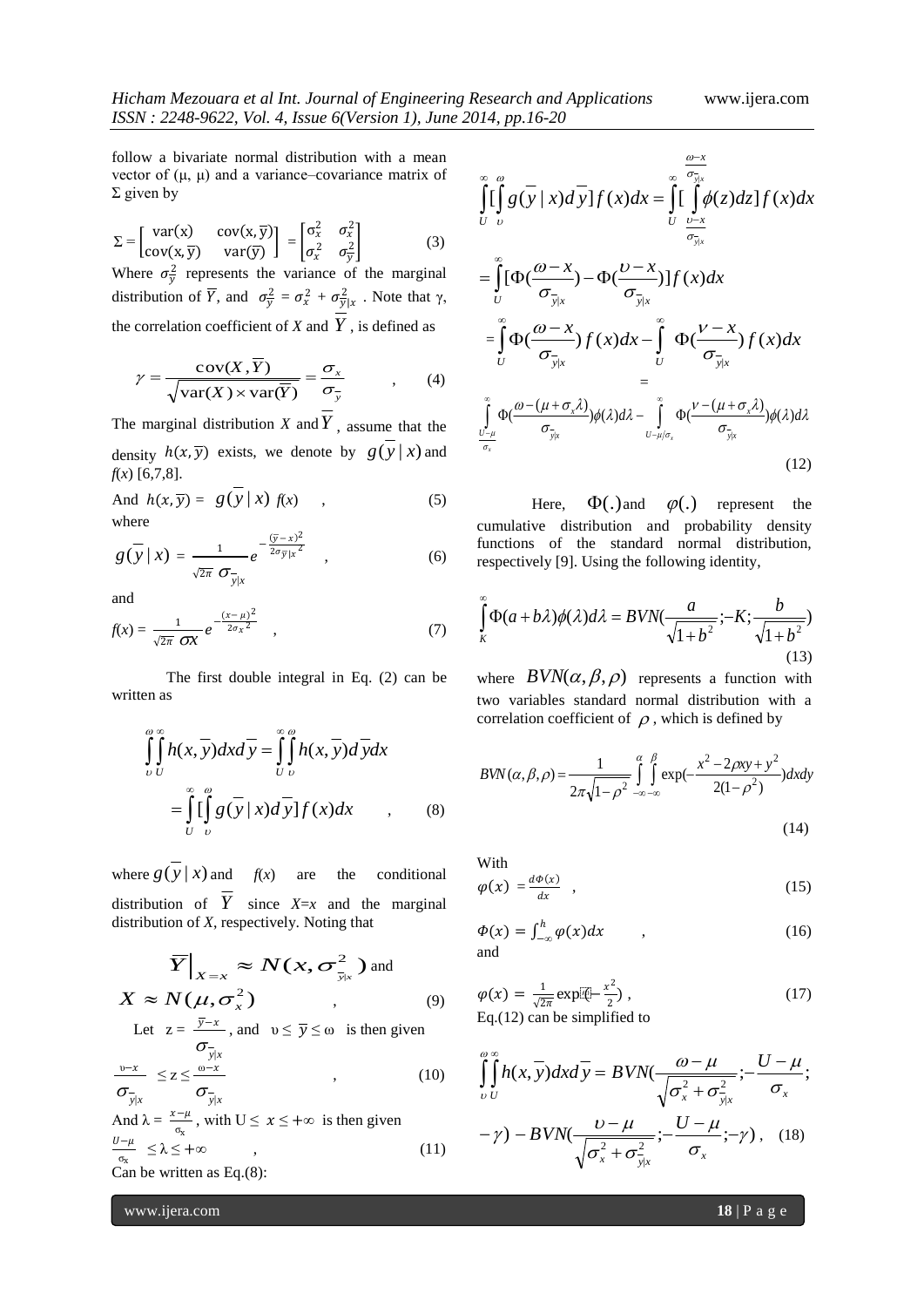Similarly, it can be shown that the second integral in Eq. (2) becomes:

$$
\int_{v-\infty}^{\infty} \int_{v-\infty}^{L} h(x, y) dx dy = \Phi(\frac{\omega - \mu}{\sqrt{\sigma_x^2 + \sigma_{y|x}^2}}) - \Phi(\frac{\omega - \mu}{\sqrt{\sigma_x^2 + \sigma_{y|x}^2}}) \n+ BVN(\frac{\omega - \mu}{\sqrt{\sigma_x^2 + \sigma_{y|x}^2}}; -\frac{L - \mu}{\sigma_x}; -\gamma) \n- BVN(\frac{\omega - \mu}{\sqrt{\sigma_x^2 + \sigma_{y|x}^2}}; -\frac{L - \mu}{\sigma_x}; -\gamma) , \quad (19)
$$

Using Eqs . (18) and (19),the customer risk *R*c can be written as

$$
Rc = \beta = \Phi(\frac{\omega - \mu}{\sigma_{\overline{y}}}) - \Phi(\frac{\nu - \mu}{\sigma_{\overline{y}}})
$$
  
+ 
$$
BVN(\frac{\omega - \mu}{\sigma_{\overline{y}}}; -\frac{U - \mu}{\sigma_{x}}; -\gamma) - BVN(\frac{\omega - \mu}{\sigma_{\overline{y}}}; -\frac{L - \mu}{\sigma_{x}}; -\gamma)
$$
  
- 
$$
BVN(\frac{\nu - \mu}{\sigma_{\overline{y}}}; -\frac{U - \mu}{\sigma_{x}}; -\gamma) + BVN(\frac{\nu - \mu}{\sigma_{\overline{y}}}; -\frac{L - \mu}{\sigma_{x}}; -\gamma)
$$
(20)

#### **IV. A Numerical Example**

To demonstrate the proposed model, consider an example of indirect tensile tests of stiffness modulus, according to standard *NF EN 12697-26:2004* [10],tests on cylindrical specimens 100mm in diameter, with thickness of 53mm and 2451kg / m<sup>3</sup> density, were carried out under the conditions listed in Table 1.

| Horizontal deformation under | $5 \pm 2 \,\mu m$ |
|------------------------------|-------------------|
| Frequency                    | 10 <sub>Hz</sub>  |
| Number of pulses             | 10                |
| The pulse repetition period  | $3 \pm 0.1$ s     |
| Rise Time in load            | $124 \pm 4$ ms    |
| Poisson's ratio              | 0.35              |

**Table1**. Conditions of the test of the proposed model. \*

|  | We obtained a Stiffness modulus $E = 6696$              |  |  |
|--|---------------------------------------------------------|--|--|
|  | MPa, with an estimated standard deviation $(\sigma)$ of |  |  |

382.50 MPa with 10  $\overline{E}^* = \frac{\sum E_i^*}{4\Omega}$ , *n*=10 (the average

shear modulus corrected). The uncertainty has been calculated by the testing laboratory using an analytical method based on [11]. The requirements agreed upon between the customer and the supplier specified a lower specification limit, *L*, of 6000 MPa, and an upper specification limit, *U*, of 10000 MPa.

The supplier has taken ten cylindrical specimens  $(n = 10)$  for the control, the variability of the 10 measures is given by

$$
\sigma_{y|x} = \sqrt{\frac{\sum (n_i - \bar{x})^2}{n - 1}} = 296 MPa
$$
 (21)

$$
\sigma_{\overline{y}}^2 = \sigma_x^2 + \sigma_{\overline{y}|x}^2 \tag{22}
$$

$$
\sigma_{\overline{y}} = \sqrt{{\sigma_x}^2 + {\sigma_{\overline{y}|x}}^2}
$$
  
=  $\sqrt{{\sigma_x}^2 + {\sigma_{\frac{y|x}{n}}^2}} = 393.78 MPa$  (23)

and

$$
\gamma = \frac{\text{cov}(X, Y)}{\sqrt{\text{var}(X) \cdot \text{var}(\overline{Y})}} = \frac{\sigma_x}{\sigma_{\overline{y}}} = 0.97
$$
 (24)

Solving the mathematical model requires a lot of computing resources mainly due to the evaluation of bivariate normal probabilities. However, an approximation algorithm, developed with the free software R programming language [12], was utilized to evaluate the integrals bivariate normal.

We suppose that  $\beta_0$  = 0.70648 % ,The optimal solution to the example problem is found to be  $U^* = 6000 \text{ MPa}$ ,  $\omega^* = 9999 \text{ MPa}$ ,  $\varepsilon_L = 1.00$ MPa and

 $\varepsilon_{II}$  = 0.00 MPa, n = 10, with a customer risk of 0.70644 % , Guardbanding provide a way of assuring that good product would be accepted 99.23% . Numerical results are summarized in Table  $\mathcal{D}$ 

| $\mathcal{E}_L/\mathcal{E}_{U}$ | 0.00    | 0.25    | 0.50    | 0.75    | 1.00    |
|---------------------------------|---------|---------|---------|---------|---------|
| 0.00                            | 0.70665 | 0.70669 | 0.70675 | 0.70679 | 0.70684 |
| 0.25                            | 0.70660 | 0.70664 | 0.70669 | 0.70674 | 0.70678 |
| 0.50                            | 0.70654 | 0.70654 | 0.70664 | 0.70668 | 0.70673 |
| 0.75                            | 0.70649 | 0.70653 | 0.70658 | 0.70663 | 0.70668 |
| 1.00                            | 0.70644 | 0.70648 | 0.70653 | 0.70658 | 0.70662 |

**Table2.**Numerical results of the customer risk of the stiffness modulus.